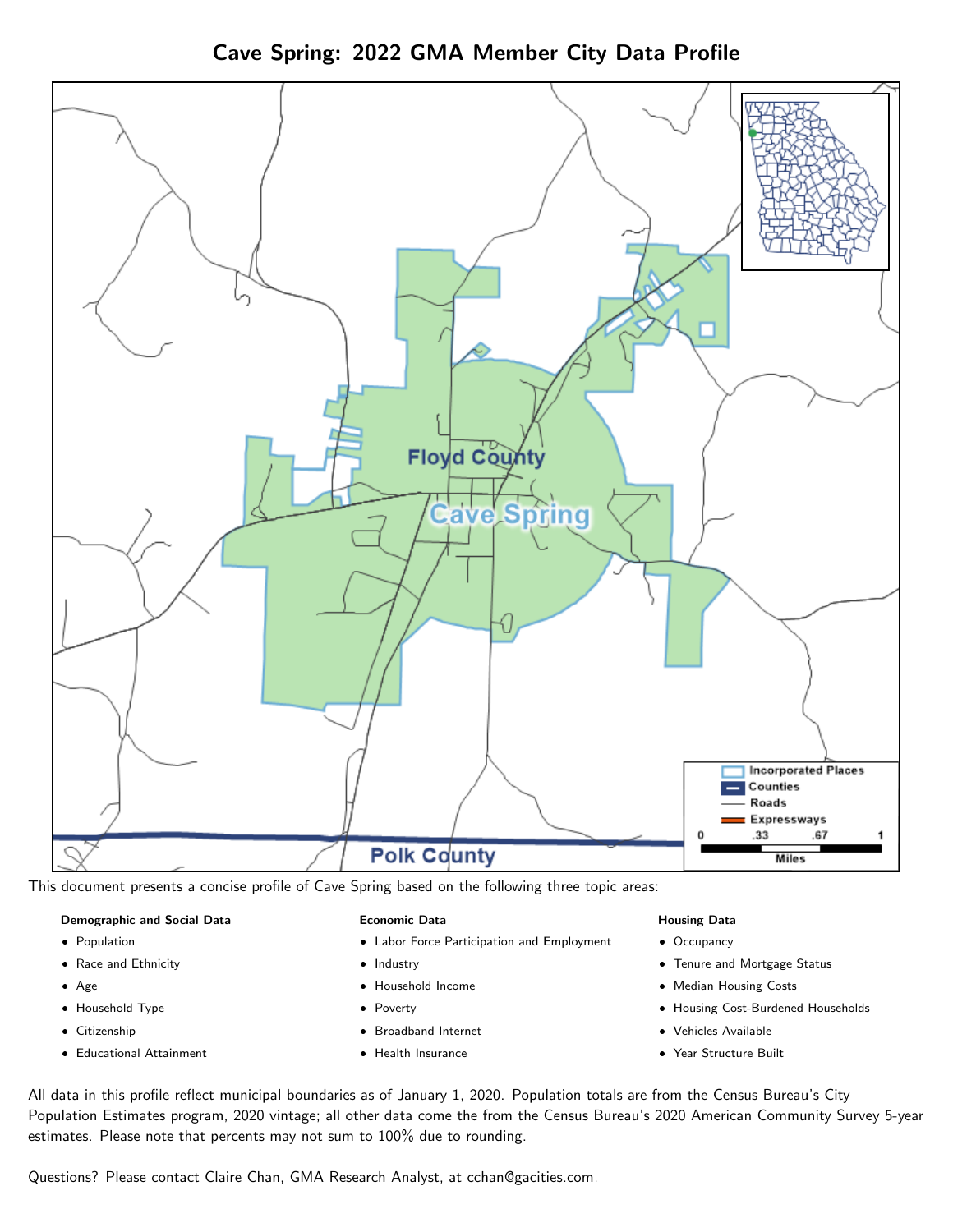# Cave Spring: Demographic and Social





# **Citizenship**

| <b>Native Born</b><br>100% |  |
|----------------------------|--|
|                            |  |
|                            |  |
|                            |  |
|                            |  |

Race and Ethnicity



Source: U.S. Census Bureau, City Population Estimates, 2020 vintage Source: American Community Survey, 2020 5-year estimates, table B03002

## Household Type



Source: American Community Survey, 2020 5-year estimates, table B01001 Source: American Community Survey, 2020 5-year estimates, table B11001

### Educational Attainment



Source: American Community Survey, 2020 5-year estimates, table B05002 Source: American Community Survey, 2020 5-year estimates, table B15002

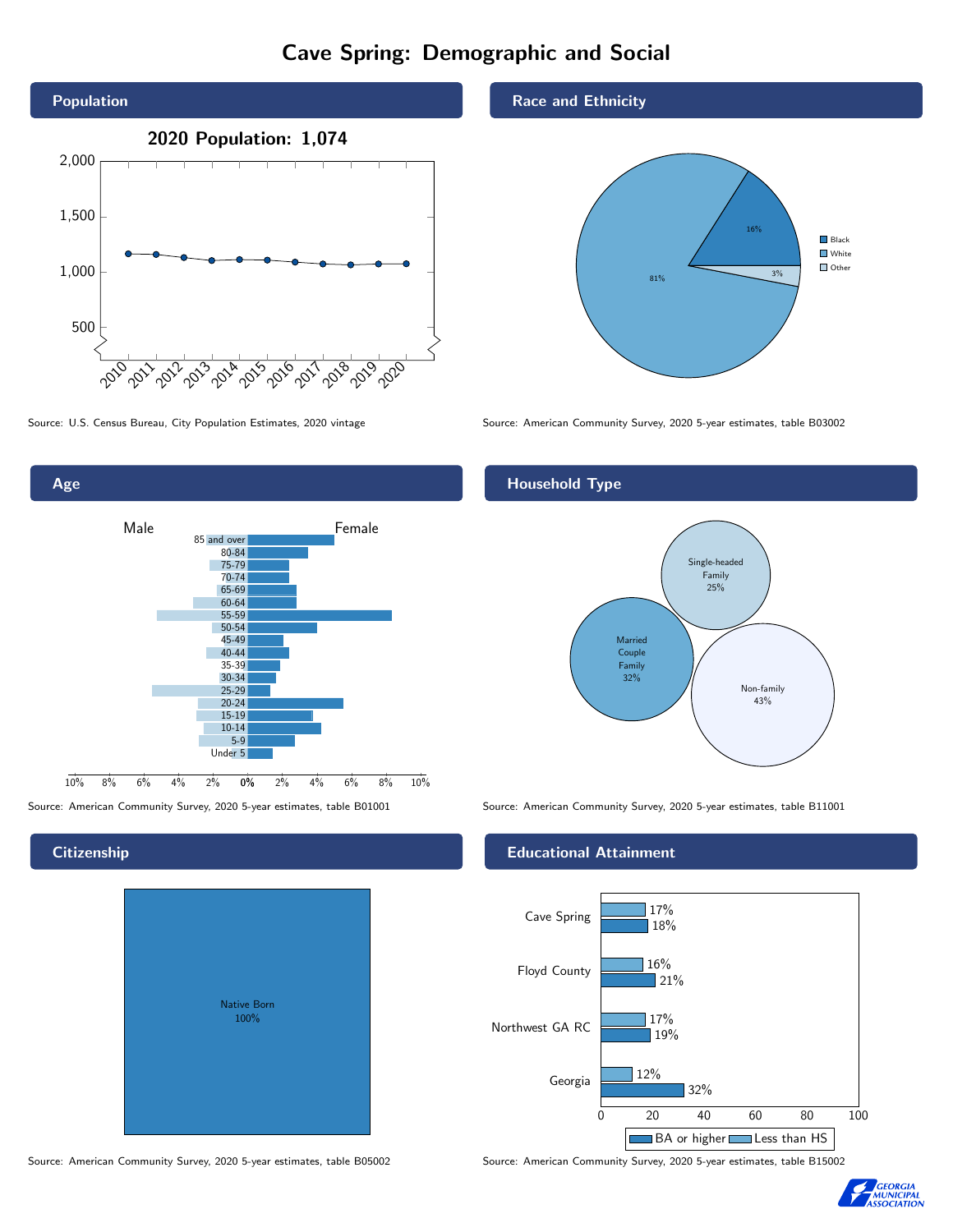# Cave Spring: Economic



Source: American Community Survey, 2020 5-year estimates, table B23001 Note: Unemployment rate is based upon the civilian labor force.

Industry

| Agriculture, forestry, fishing and hunting, and mining      |       |
|-------------------------------------------------------------|-------|
| Construction                                                | $1\%$ |
| Manufacturing                                               | 17%   |
| <b>Wholesale Trade</b>                                      | 3%    |
| Retail Trade                                                | 13%   |
| Transportation and warehousing, and utilities               |       |
| Information                                                 |       |
| Finance and insurance, real estate, rental, leasing         |       |
| Professional, scientific, mgt, administrative, waste mgt    |       |
| Educational services, and health care and social assistance |       |
| Arts, entertainment, recreation, accommodation, food        |       |
| service                                                     |       |
| Other services, except public administration                |       |
| Public administration                                       |       |

Source: American Community Survey, 2020 5-year estimates, table C24030



Source: American Community Survey, 2020 5-year estimates, tables B19013 and B19025 Source: American Community Survey, 2020 5-year estimates, table B17010

Broadband Internet No 21% Yes 79%

### Health Insurance



Source: American Community Survey, 2020 5-year estimates, table B28002 Source: American Community Survey, 2020 5-year estimates, table B18135



## Poverty